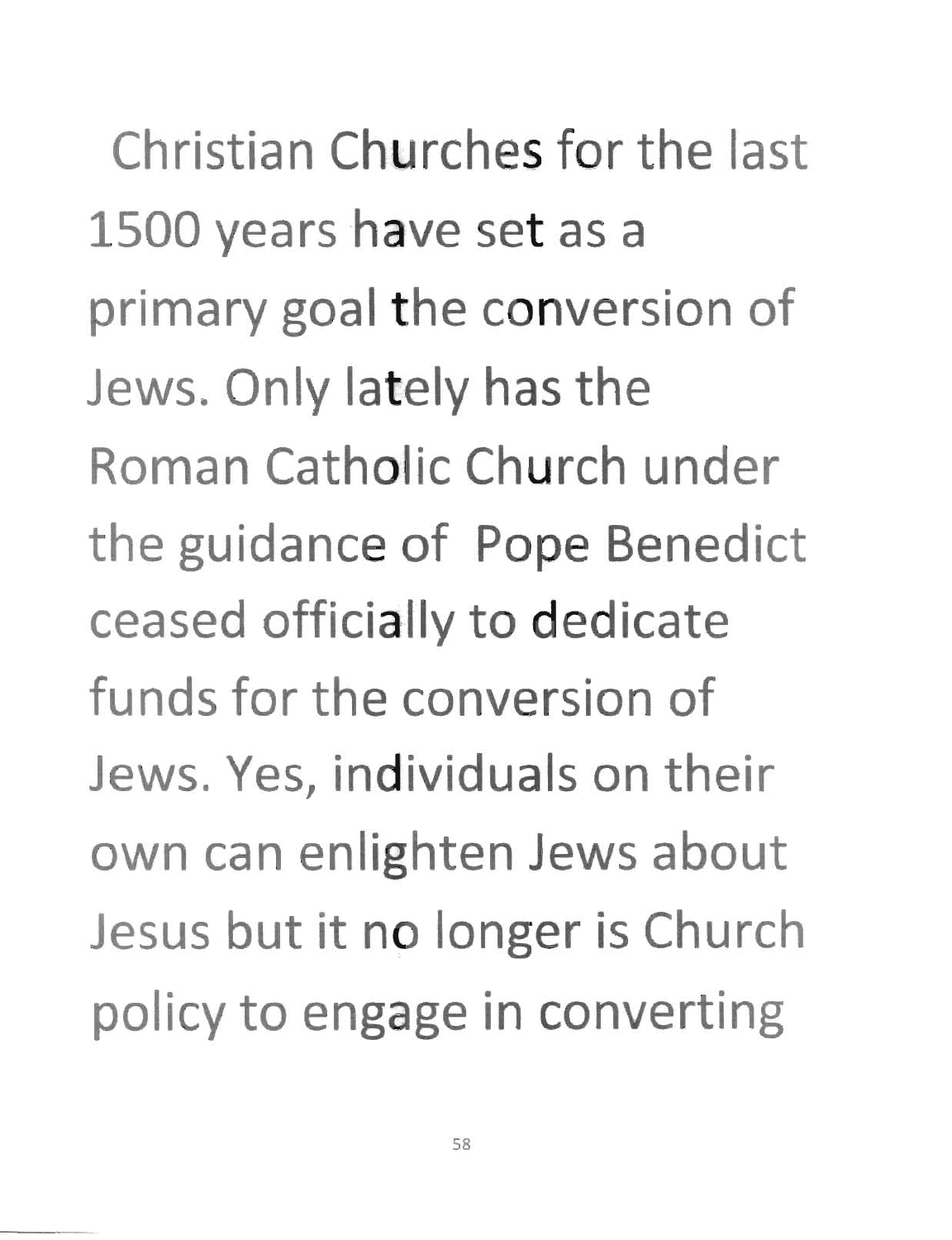Jews. Protestant Churches on the other hand still maintain as primary policy the conversion of Jews.

Why?

Did the Churches for the last 1500 years exhibit such dedication in uprooting the violation of the Ten Commandments?

Will Durant the great author of history of Civilizations writes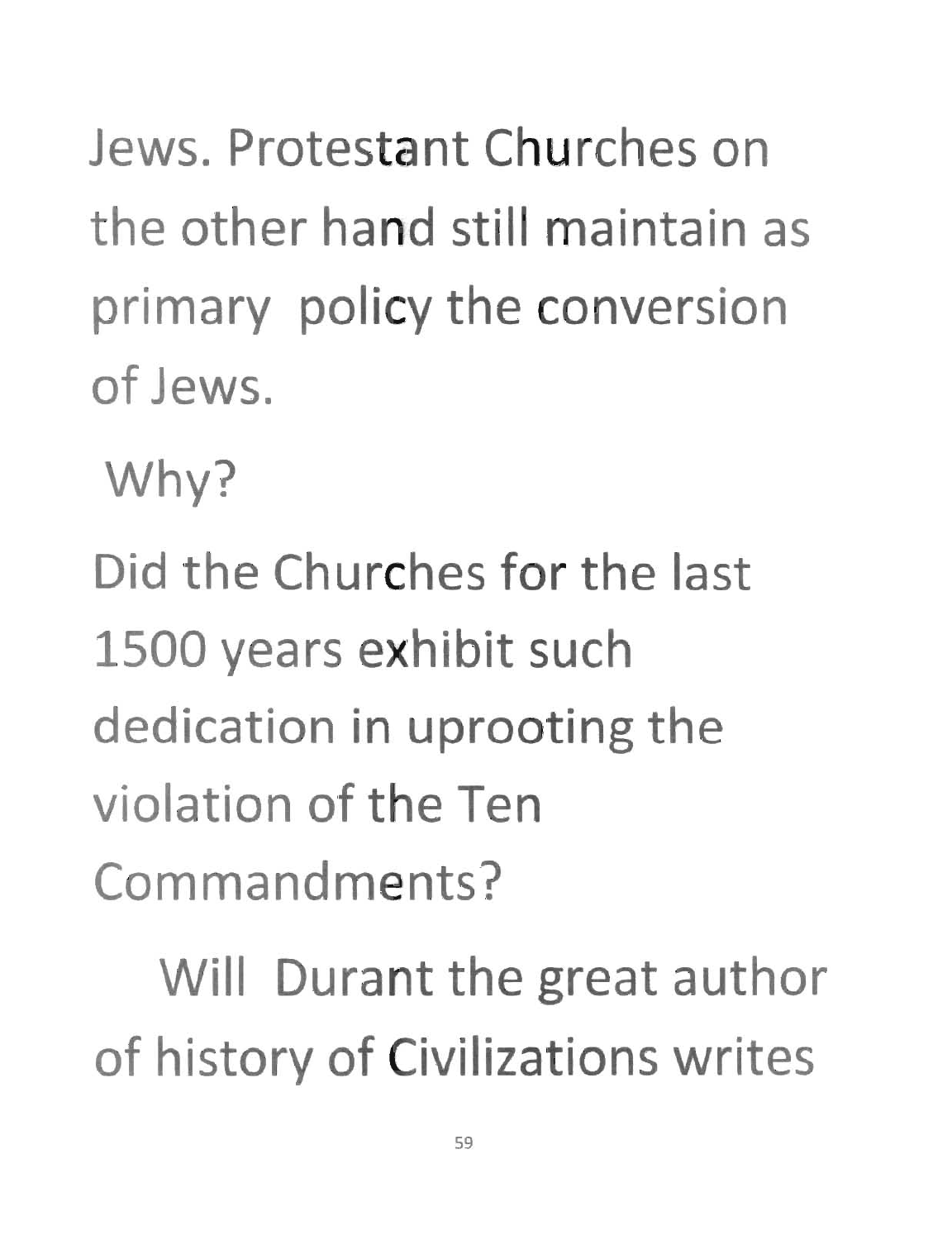There does not exist one year that "legal robbery rape and murder" translated as wars for conquest did not exist since the Christian Church won recognition by Constantine in the year 325 ACE.

- Thou shall not kill
- Thou shall not commit adultery
- Thou shall not steal
- Thou shall not commit perjury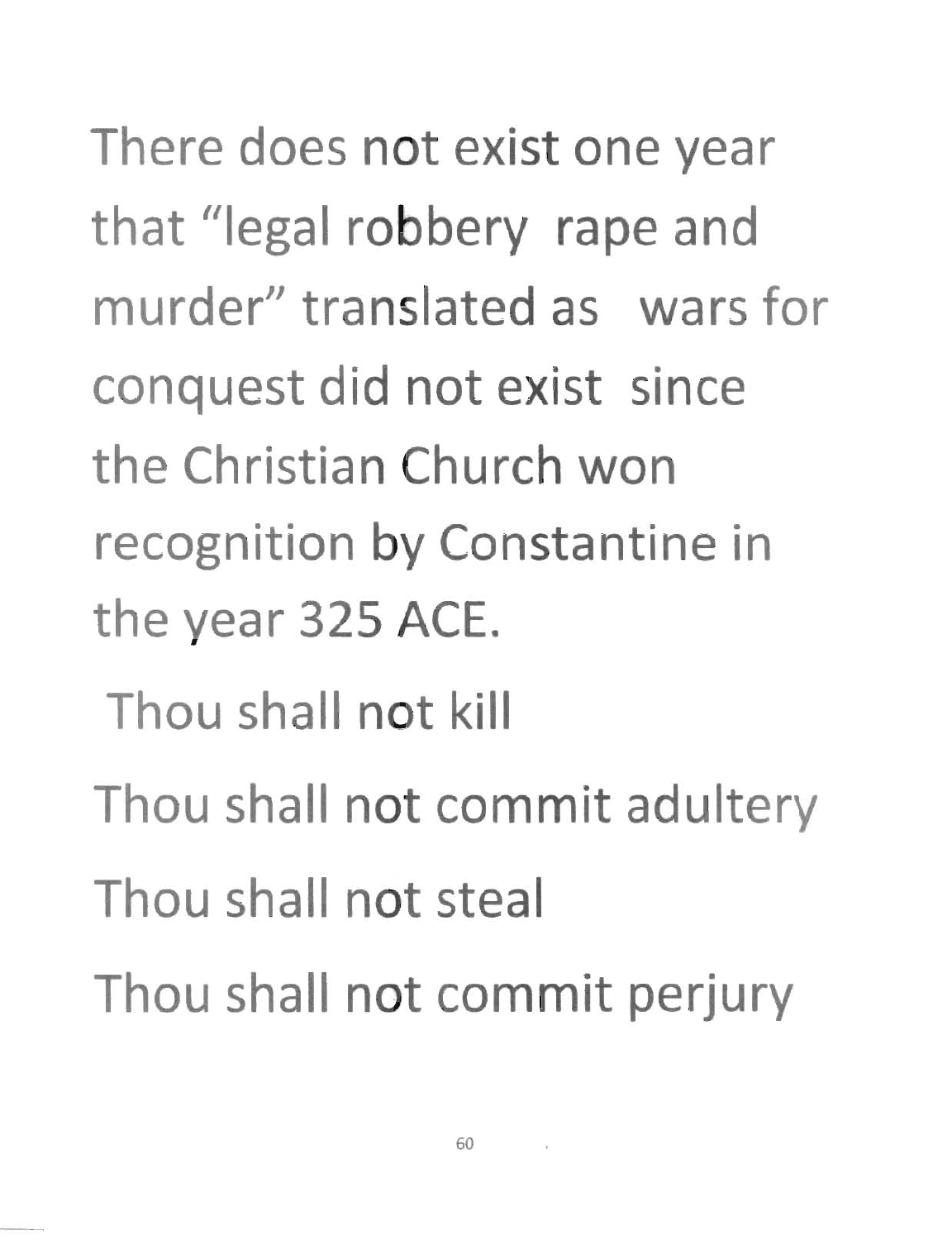If someone strikes you on one cheek give him the other cheek **Christianity is the religion of love** 

**Peace on earth good will for all men** 

The State supported by the **Church for 1500 years practice** the direct opposite.

There exists a gigantic divide between preaching and **practice.**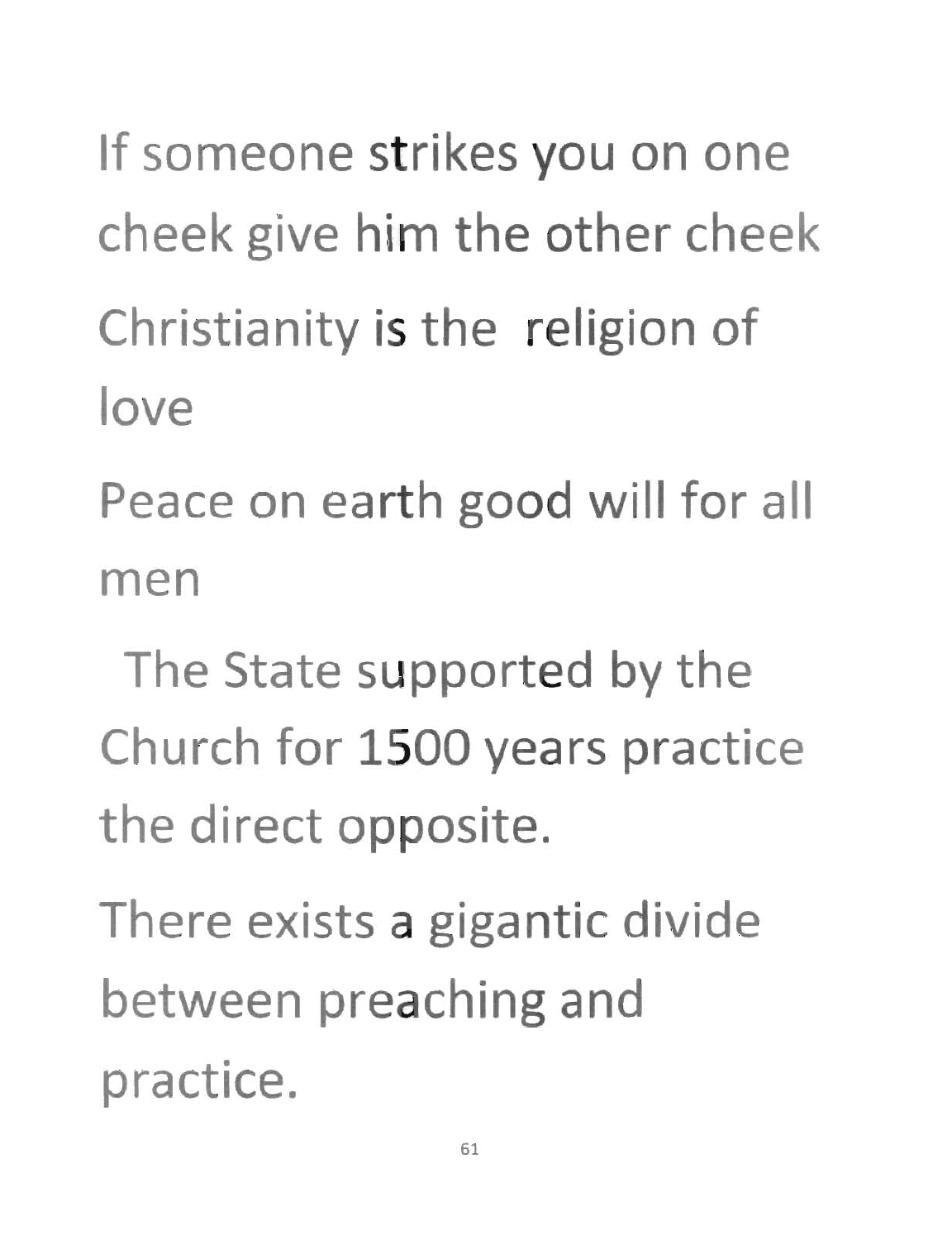## The attitude and policy

vis a vis

**Jews** 

represents what the Church **and the State the Civil authorities practice toward everyone else who is not their immediate group.** 

They rape rob and murder every one who is not part of their group.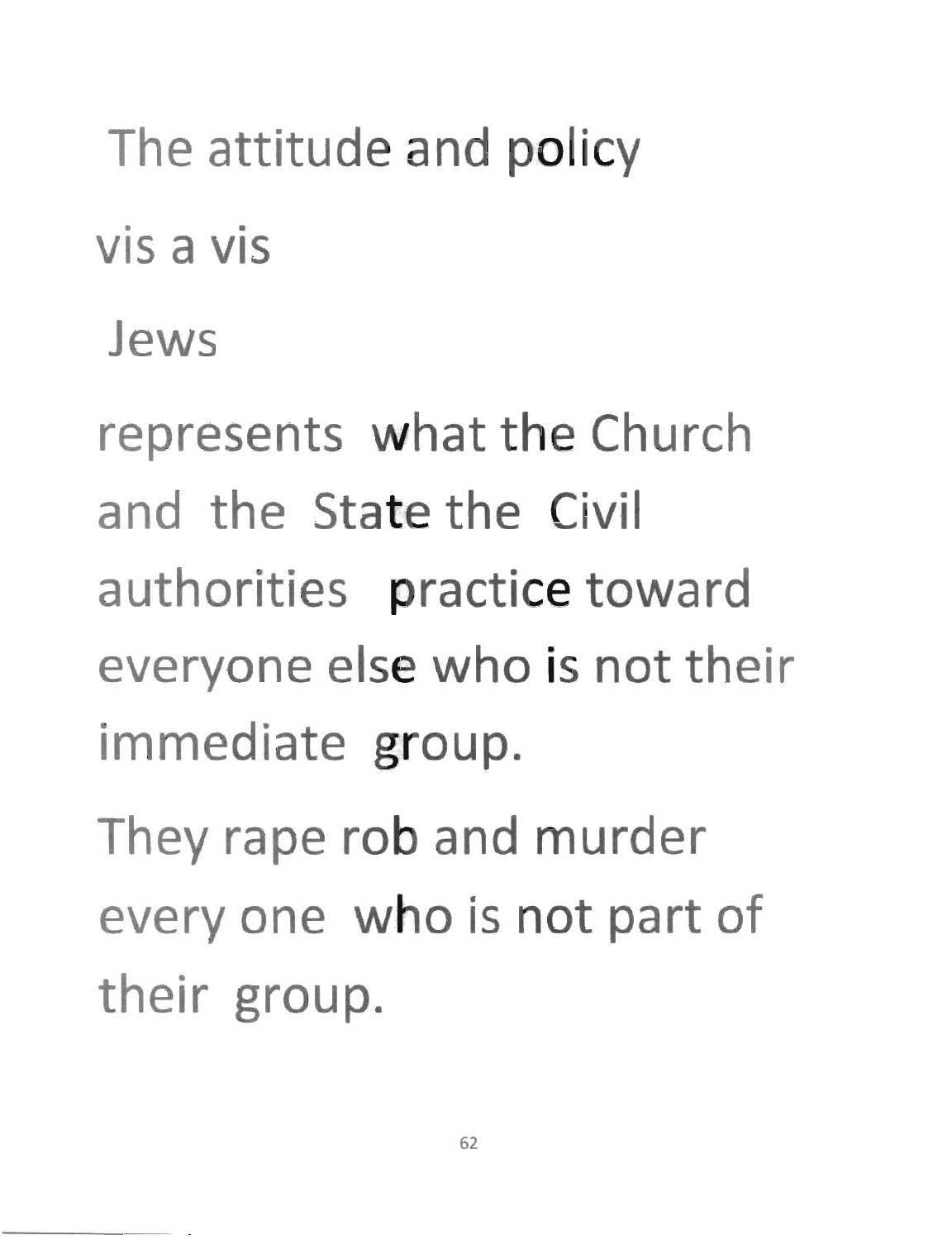Why should they treat the Jew any better?

Furthermore, the Jew presents a threat to their

over riding mission of retaining power and wealth.

Missionary work is not the end but the means of the real mission of retaining power and wealth.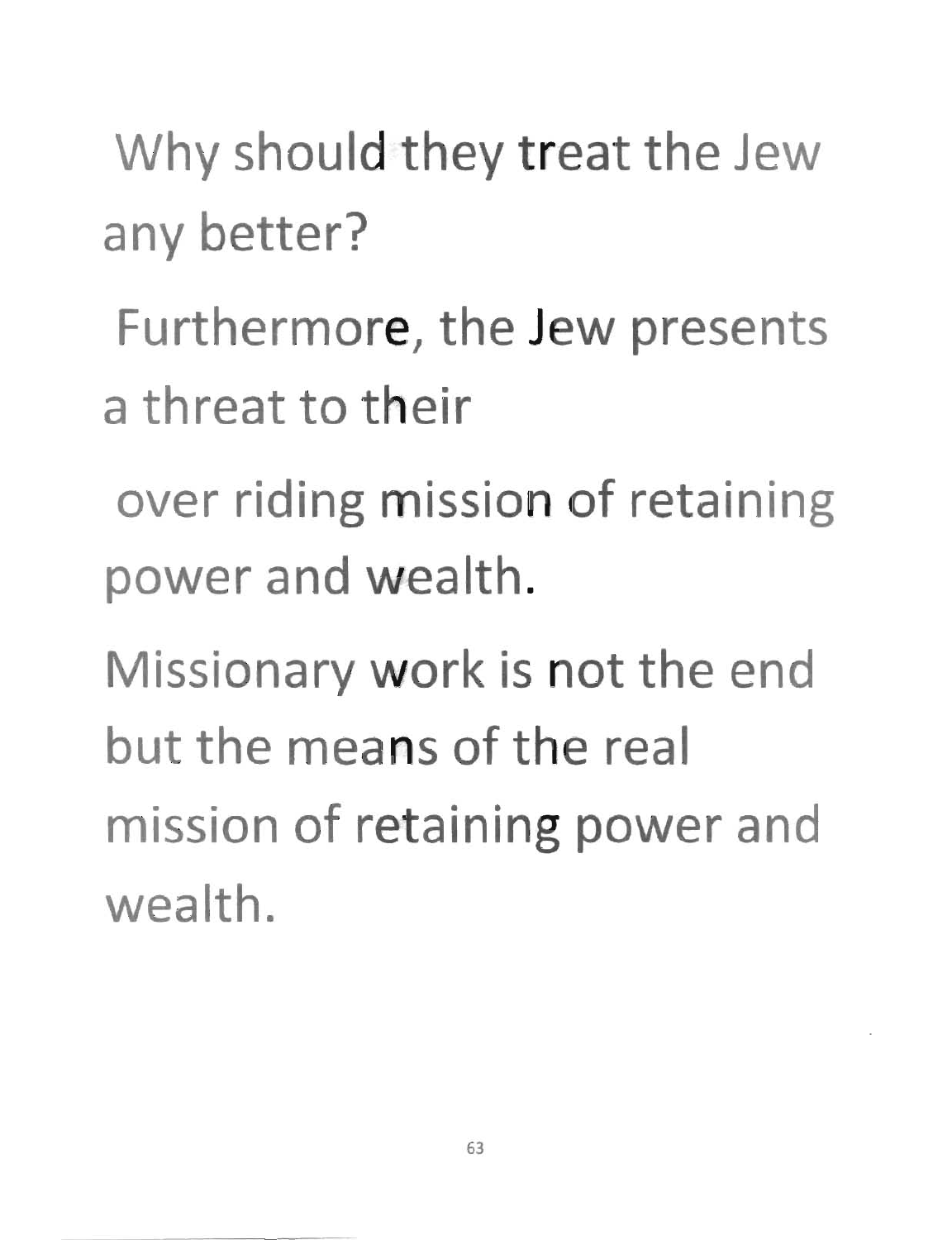As long as the Jew maintains Judaism the Jew presents a threat to their status quo.

Others learn from the Jew to challenge the interpretation of God's word the Gospel. Heresies arise because they learn from the Jew.

The Jew makes a better case to sell his theology than any representative of the Church.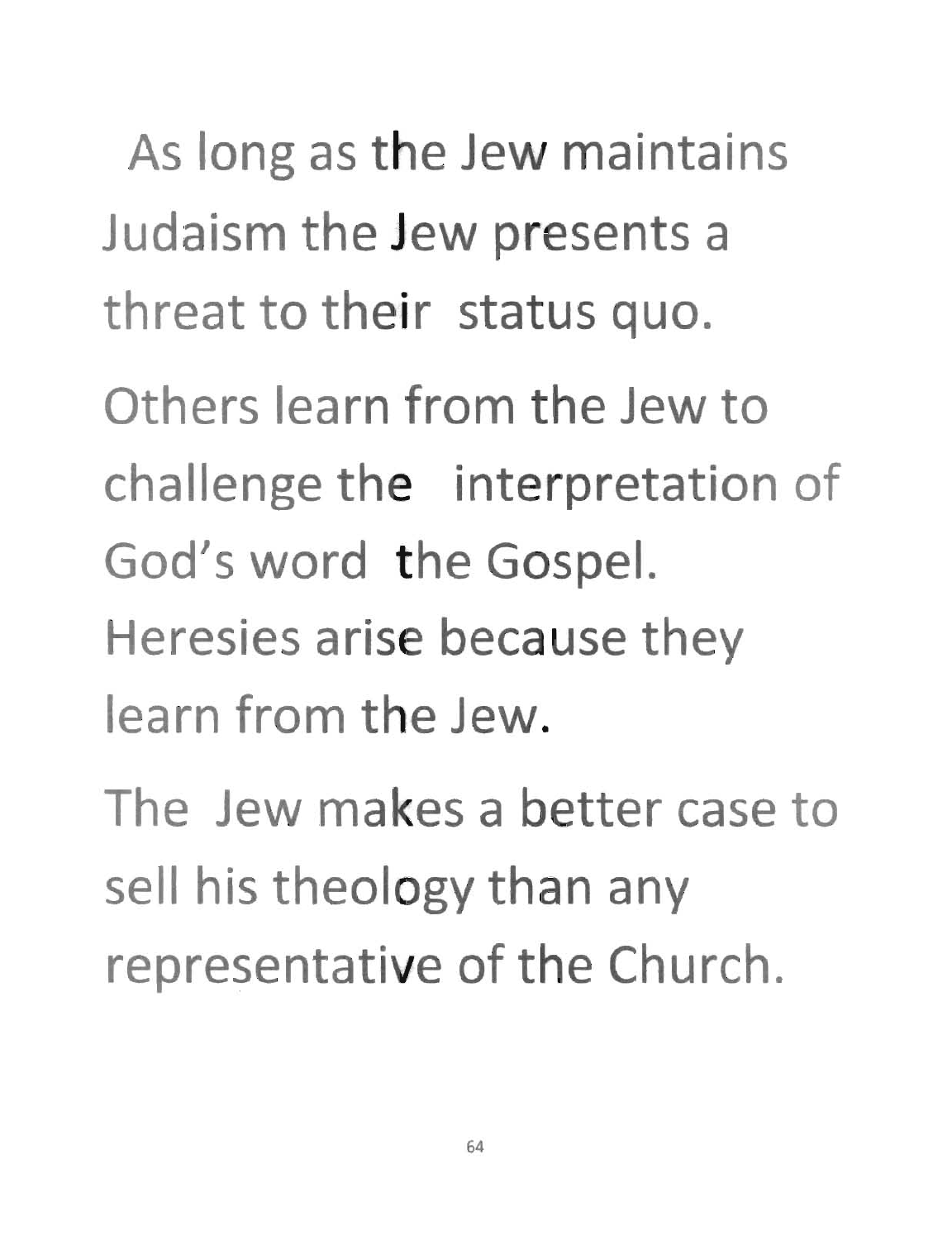**What does one do when a competitor's product is better?** 

How do you get rid of the **competition?** 

**Of course, you follow the example of the Biblical Cain. You kill your competitor.** 

**Or else you destroy his merchandise.** 

That is why the policy of the Churc(h **for the last 1500 years**  and even today in 2020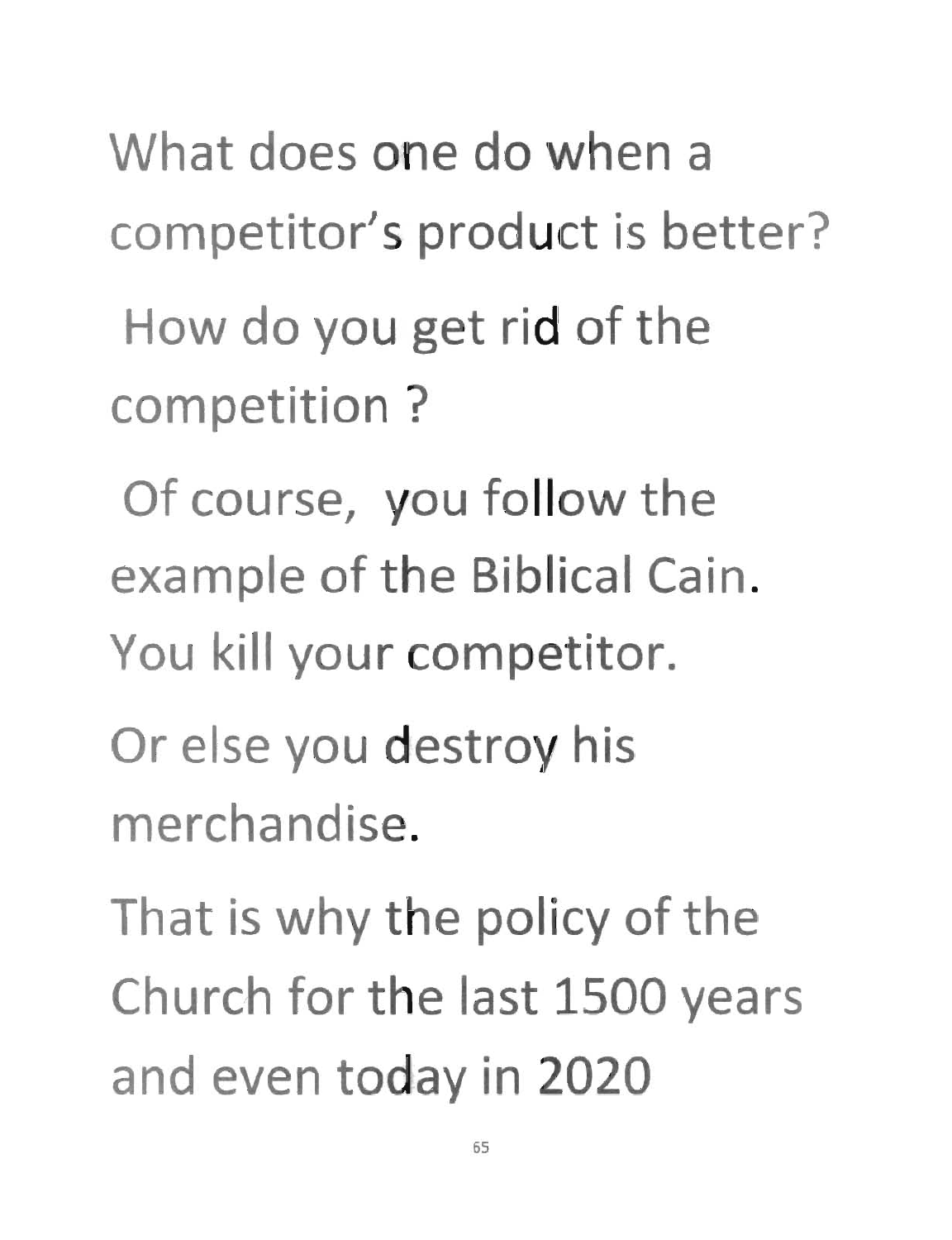vis a vis Jews is to rape rob kill Jews the messenger of Judaism. You can not kill ideas but if you kill the messenger there will exist no ideas.

That is why for the last 1500 years the Christian Churches are hell bound to convert Jews. That is why they hate the state of the Jew. That is why they embrace the Palestinians.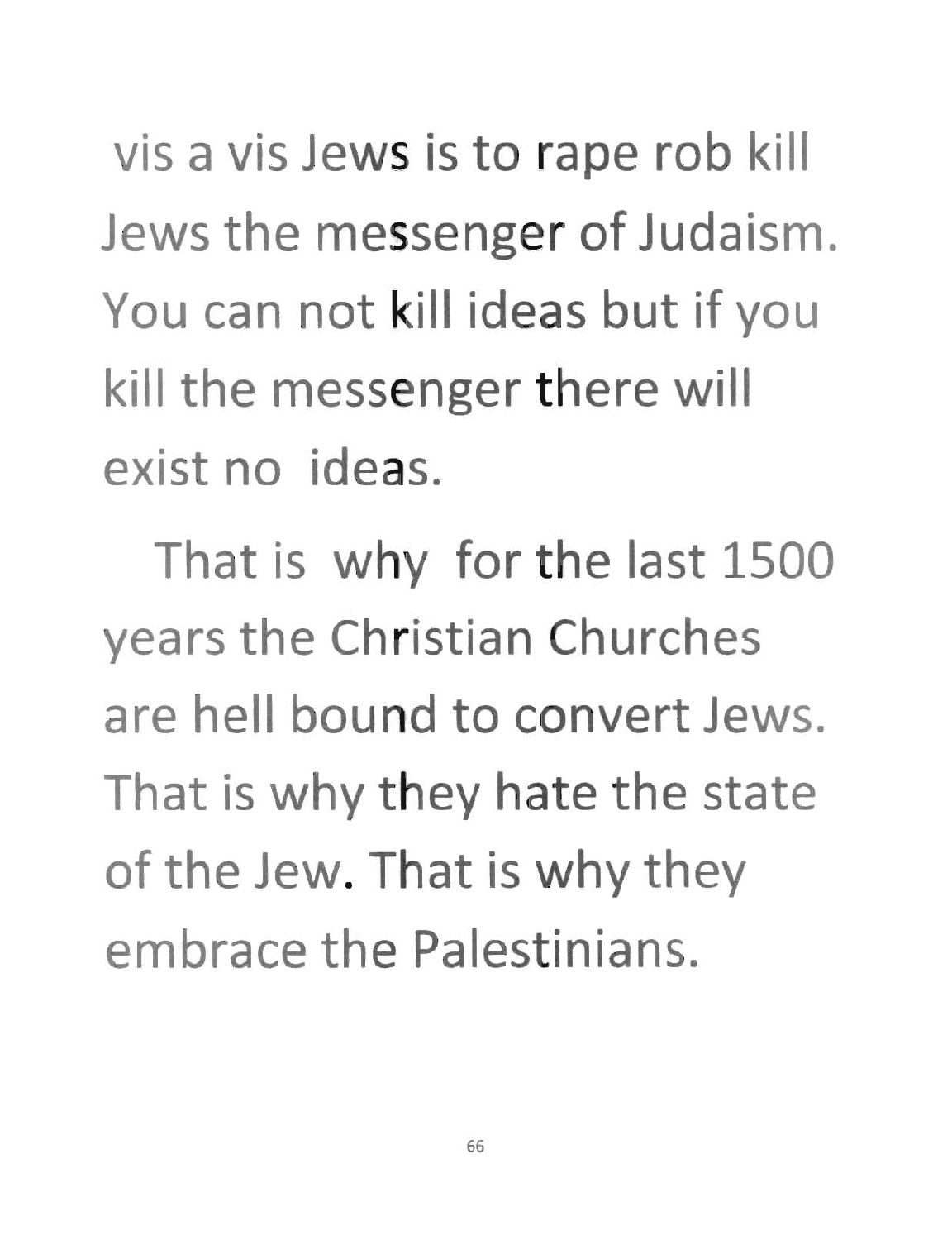The Palestinians are groomed to replace the State of the Jew. For 1500 years the Church preached that Jews lost their independence and the Temple was destroyed because they refuse to accept Jesus that to their mind they equate as tantamount of crucifying him. Now out of the clear blue sky a Jewish state is reestablished!!!